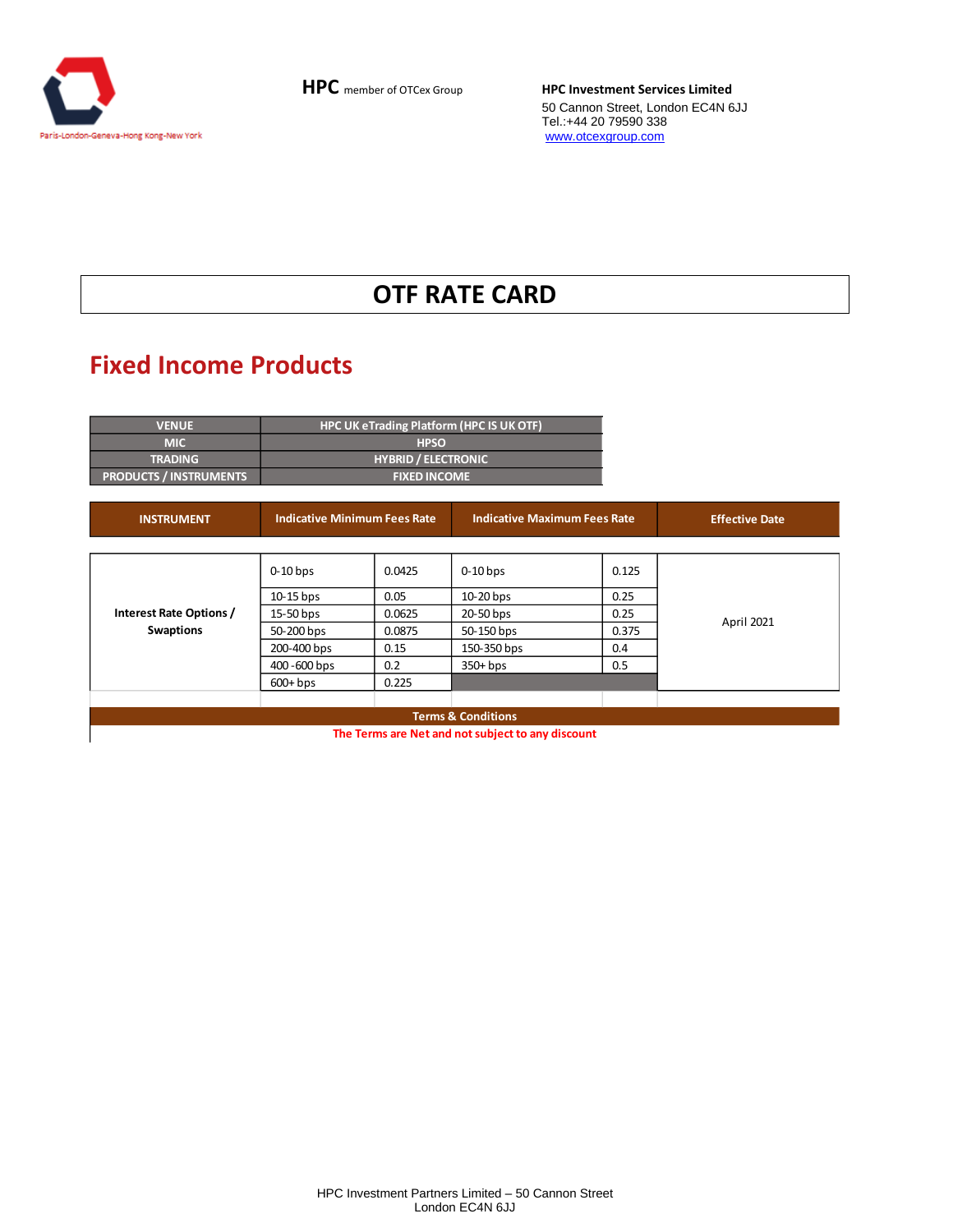

# **Inflation Products**

| <b>VENUE</b>                  | <b>HPC UK eTrading Platform (HPC IS UK OTF)</b> |
|-------------------------------|-------------------------------------------------|
| <b>MIC</b>                    | <b>HPSO</b>                                     |
| <b>TRADING</b>                | <b>Hybrid / Electronic</b>                      |
| <b>PRODUCTS / INSTRUMENTS</b> | <b>Inflation linked Bonds</b>                   |
|                               | <b>Inflation linked Swaps</b>                   |

# **Ikurv Rate Card & Loyalty Program**

### **The cumulative brokerage discount bands (derivatives only)**

At the end of each trading session we calculate the **cumulative brokerage** from the month start per bank. A brokerage band will be assigned to each bank and can qualify them for a **discount** if they reach a certain threshold. Banks will also benefit from **1-Month memory**: at month start, the unit cost level is calculated with the total brokerage of the previous month. EUR and GBP run on separate schemes.

### **The "Aggressor / Initiator" discount (live only)**

The "aggressor" order is the order that triggers one trade or a chain of trades (with implied orders). All other orders involved in the trade or the chain of trades are considered as "Initiator" ones and qualify for a discount.

#### **\*\*\* The "Super Dealer" discount \*\*\***

All participants are rewarded points for submitting orders and trading on the platform. Points are awarded to the bank so all traders from the same bank will contribute to the same counter. When the total number of points earned by one bank reaches **100 points** over the course of the last **5 trading sessions**, the participant earns the Super Dealer badge. This badge will be valid for the next trading session. The rate card will be substantially discounted for Super Dealers for the entire session. A recalculation is performed at the end of each session and the participants are notified when they lose or win the Super Dealer badge. Points are awarded following these rules:

| Order duration | Less than 15 min | More than 15 min | More than 30 min |
|----------------|------------------|------------------|------------------|
| Live order     | 0 point          | 2 points         | 3 points         |
| Live trade     | 5 points         | 7 points         | 8 points         |
| Auction trade  |                  | 5 points         |                  |

If an order is updated within 30 min, counting continues from the initial input. If updated after 30 min, the order is considered as a new order and qualifies for new points. EUR and GBP run on separate schemes.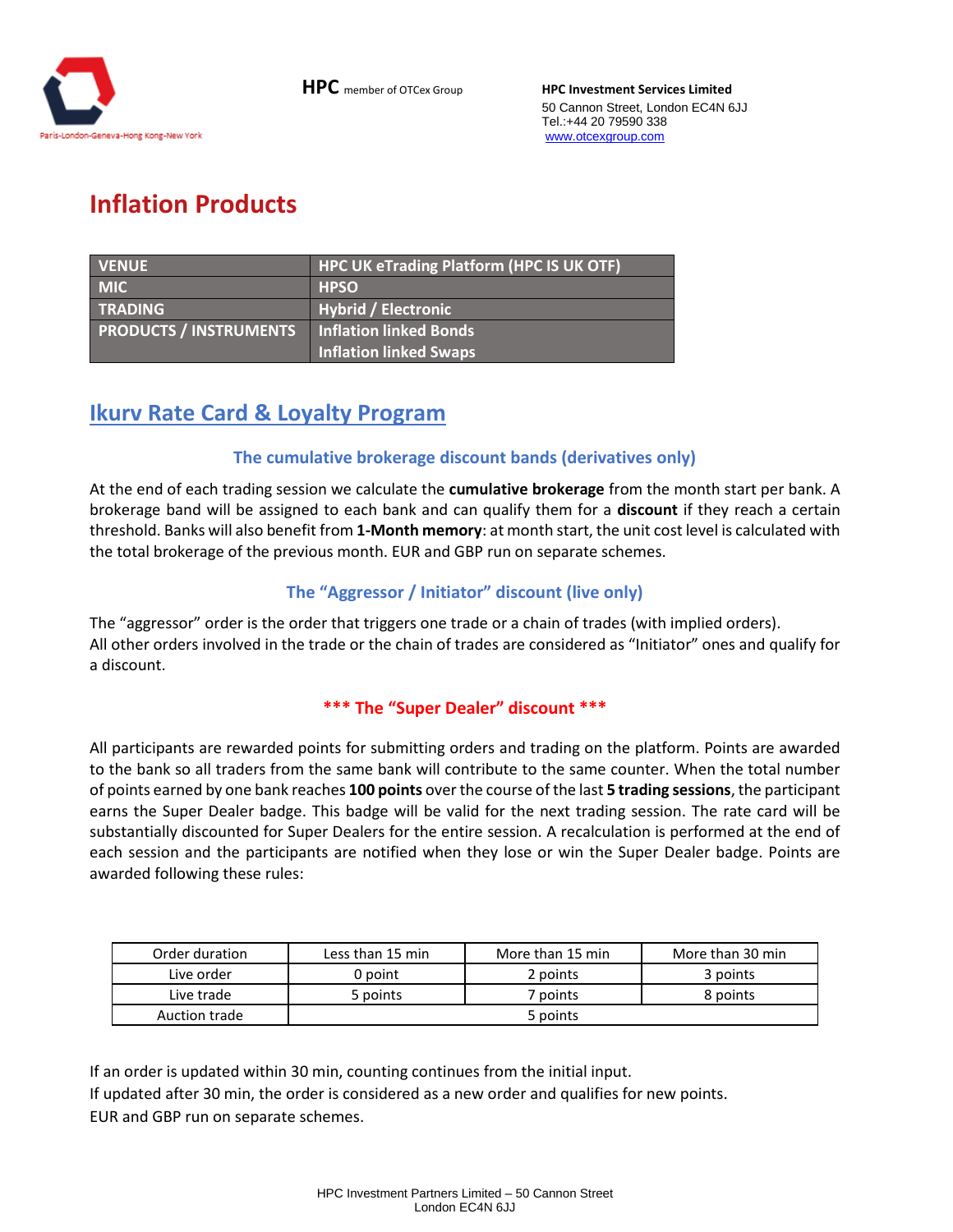

## **Ikurv GBP Rate Card**

## **GBP Inflation Linked Bonds (£/million traded)**

|             |          | <b>Dealer Rate</b> |                   |                   | <b>Super Dealer Rate</b> |                   |                   |
|-------------|----------|--------------------|-------------------|-------------------|--------------------------|-------------------|-------------------|
| <b>From</b> | To       | <b>Auction</b>     | Live<br>aggressor | Live<br>initiator | <b>Auction</b>           | Live<br>aggressor | Live<br>initiator |
| 0Y          | 1Y       | 10                 | 10                | 8                 | 5                        | 5                 | <b>Free</b>       |
| <b>1Y</b>   | $\infty$ | 20                 | 20                | 16                | 10                       | 10                | <b>Free</b>       |

## **GBP Inflation Linked Swaps (bp/annum NPVd)**

|                     |            | <b>Dealer Rate</b> |                   |                   | <b>Super Dealer Rate</b> |                   |                   |
|---------------------|------------|--------------------|-------------------|-------------------|--------------------------|-------------------|-------------------|
| <b>From</b><br>(EE) | To<br>(£€) | <b>Auction</b>     | Live<br>aggressor | Live<br>initiator | <b>Auction</b>           | Live<br>aggressor | Live<br>initiator |
| 0                   | 10         | 0.1                | 0.1               | 0.08              | 0.05                     | 0.05              | <b>Free</b>       |
| 10                  | 20         | 0.08               | 0.08              | 0.064             | 0.04                     | 0.04              | <b>Free</b>       |
| 20                  | $\infty$   | 0.06               | 0.06              | 0.048             | 0.03                     | 0.03              | <b>Free</b>       |

The unit cost change will be reset at the end of each working day and applied from the following one